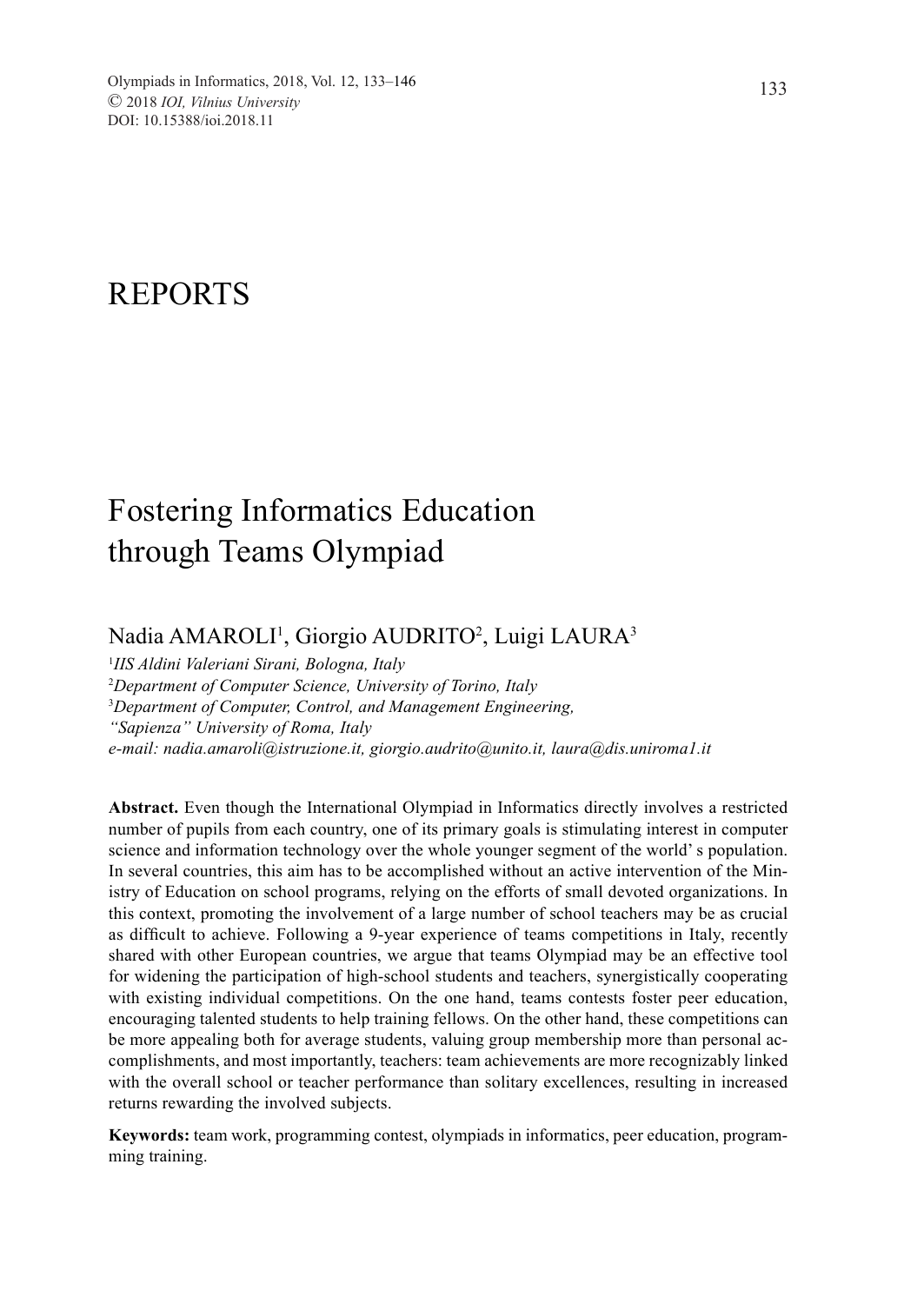# **1. Introduction**

Programming competitions are an effective tool to motivate and engage students in informatics concepts (Dagienė and Futschek, 2010). As such, the role played in the last thirty years by the two arguably most important competitions, i.e., the International Olympiads in Informatics (IOI) and the ACM International Collegiate Programming Contest (ICPC), is widely recognized (Audrito *et al.*, 2012; Bloomfield and Sotomayor, 2016; Combéfis *et al.*, 2017; Combéfis and Wautelet, 2014; Dagienė, 2010; Pavlova and Yanova, 2017; Tsvetkova, 2010).

In this paper we report our experience about the International Informatics Olympiad in Teams (IIOT), a recent competition aimed at filling an important gap in secondary school education: competing as a team of contestants (as in the university-targeted ACM ICPC) as opposed to the individual competition characteristic of the IOI. The IIOT builds over a 9-year experience of teams competitions in Italy and, in its second edition (2018), sees the participation of Italy, Romania, Russia, Bulgaria, Moldavia and Sweden.

During these few years of existence, the IIOT encouraged computational thinking and enhanced individual performances in Italy in a measurable way, confirming generally consensus on teamwork-based educational experiences (Tsay and Brady, 2012). In the specific contest of informatics education, teams contests proved to have a number of recognizable positive effects, allowing for peer education, sense of belonging, connection of talented students, involvement of teachers. The recent worldwide<sup>1</sup> success of the Bebras contest (Dagienė, 2008; Dagienė, 2010), aimed at promoting Informatics (Computer Science, or Computing) and computational thinking among school students at all ages, can also be seen as a proof of the effectiveness of team contests.

This paper is organized as follows:

- Section 2 details the IIOT characteristics and features, including its history, the competition and organizational structures, and, most importantly, how to join it.
- In Section 3 we discuss issues related to the diffusion of programming contests and their application to the IIOT.
- In Section 4 we report data from a national (Italian) point of view on the effects of teams contests.
- Concluding remarks are addressed in Section 5.

# **2. International Informatics Olympiad in Teams (IIOT)**

The IIOT aims at motivating secondary school students to cultivate interest in informatics and coding, while testing and proving their problem solving skills, synergistically alongside the individual Olympiad in Informatics. Furthermore, the teamwork-oriented methodology used by this competition targets the exchanging of knowledge and experi-

<sup>&</sup>lt;sup>1</sup> Currently, in the Bebras website www.bebras.org are listed 58 participating nations plus six that are planning to install a Bebras contest.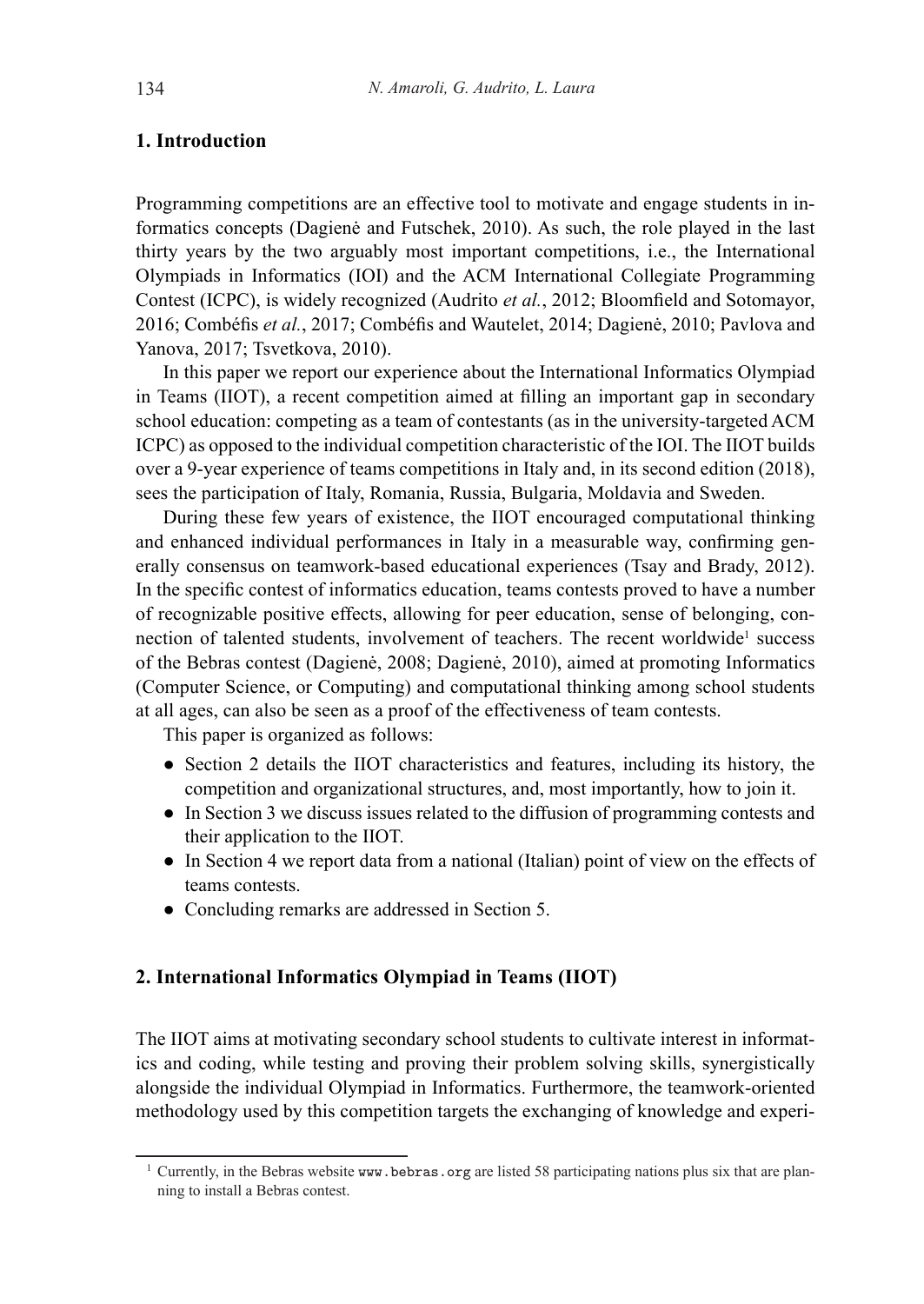ence among young people with similar interests and qualifications, through the establishment of personal contacts both within and across countries.

More and more often, the world of work operates in contexts in which working groups are pivotal to carry out projects or activities. Teamwork skills, therefore, are usually a prerequisite for all those who are joining the current labor market: in all workplaces, or nearly so, you need to interface with other people to carry on your own activities. It is thus clear that establishing this capability can improve the performance level and lead to a better work environment.

In this competition, teamwork allows to achieve better results from the team' s collective talents, from the members' ability to support each other in difficult times, and from the multiplied creativity that comes from the comparison of ideas. Ultimately, this competition experience translates into personal growth as well as improved individual performances, as we will detail in Section 4. Furthermore, the IIOT fills an age gap in team competitions between the Bebras and the ACM ICPC, being aimed at students in secondary schools.

Section 2.1 summarizes the competition history, while Sections 2.2 and 2.3 present the contest structure and organization respectively. Finally, Section 2.4 details on the possible ways to join the competition.

#### 2.1. *History of the Competition*

Teams competitions in Italy started in 2010 with the *Olimpiadi di Informatica a Squadre*  (OIS) thanks to Giorgeliana Carletto, who had the initial idea and the tireless perseverance to make this dream become a reality. In the first edition, participating teams belonged only to Emilia-Romagna (a region in the north of Italy, where the school of Giorgeliana Carletto is located), they were only seven, and the competition itself was carried out through the Croatian Open Competition in Informatics (COCI)<sup>2</sup>. Nowadays, all of the twenty Italian regions participate into the contest, for a total of more than 400 teams, 2250 athletes and 110 schools involved in the 9th edition.

Starting from school year 2014/15 the contest is held on specifically-designed tasks, which were first written in Italian and later in English (from school year 2016/17) for two main reasons: to promote the international dimension of this competition, and because of the central role of this language in the today scientific community (and computer science in particular).

This first edition of the International Informatics Olympiad in Teams was held in Italy from May 17 to 20, 2017 at the IIS Aldini Valeriani-Sirani of Bologna, with the relevant award ceremony on 20 May 2017 at the presence of the former president of the European Commission and Italian Prime Minister Romano Prodi.

The second edition was held in Piatra Neam, Romania, from May 23 to 28, 2018. A mainly informative web site was built by Italian organization for the International project (http://iio.team), as well as a Facebook page of the event (https://

<sup>2</sup> http://hsin.hr/coci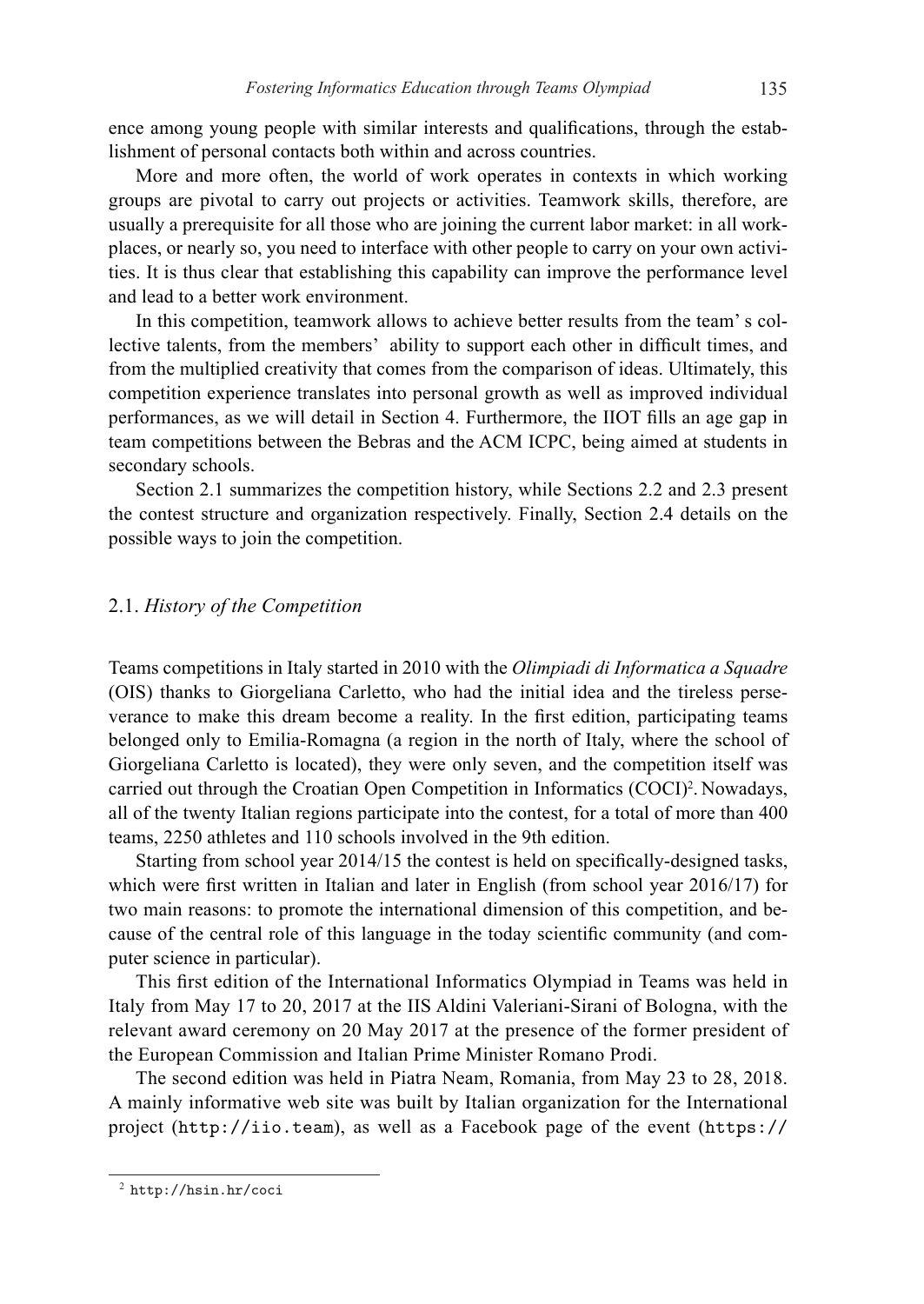fb.me/iio.team). There is also a website for each national competition: the Italian one is reachable at http://oisquadre.it, whilst the Romanian one is available at http://cni.nt.edu.ro/ioit.

Several personalities and public organizations have supported the project in Italy so far, including AICA, the Olympic Committee of the *Olimpiadi Italiane di Informatica*  (OII), the former president of the European Commission and Italian Prime Minister Romano Prodi, Councilor Patrizio Bianchi of the Emilia-Romagna region, Ing. Romano Volta from Datalogic.

#### 2.2. *Competition Structure*

Following the corresponding rule of the IOI, contestants are students enrolled in a school for secondary education, in the country they are representing, during at least September–December in the year before IIOT and who are not older than 20 on July 1st of the year of IIOT. Students who are studying abroad may represent the country of their nationality. Each team has to consist of four members and up to two reserves. A team can include at most one awarded contestant of the National Individual Olympiad in Informatics in the previous year. No student exchanges are allowed between teams. Each team is given two PCs, without Internet connection besides the official platform, no translators nor dictionaries.

Each national championship has its own rules that can be different from country to country. Usually, the national championship consists of four preliminary competition rounds and one national final round: one preliminary round per month starting from October till January, with the national finals held in the first half of March. Each team is given a username valid for the whole competition and a different password for each round. Each contest lasts 3 hours (4 for international rounds) and usually consists of 7 problems in English, to be solved in C,  $C++$  or Pascal (other languages such as Java or Python may also be allowed in national contests) without special hardware or software requirements. Contestants may submit written questions through the platform to the Scientific Committee concerning the formulation and interpretation of the problems during each round.

The preliminary rounds are held online, on a national dedicated platform with an automatic evaluator (usually CMS (Maggiolo and Mascellani, 2012; Maggiolo *et al.*, 2014)). The national final competition, on-site, selects its participants according to the total scores obtained in the previous 4 rounds, but its score is not added to the previous ones. In Romania, the ten best-ranked teams are selected for the national finals. In Italy, finalist teams are selected based on their region: each region participates with its best-ranked team, plus the ten best teams nation-wise among the remaining ones.

The first one (or two<sup>3</sup>) winning teams of each national final competition will participate in the IIOT. All the involved countries can also participate with one more "special

<sup>&</sup>lt;sup>3</sup> The host country decides the number of participating teams, depending on the number of participating countries.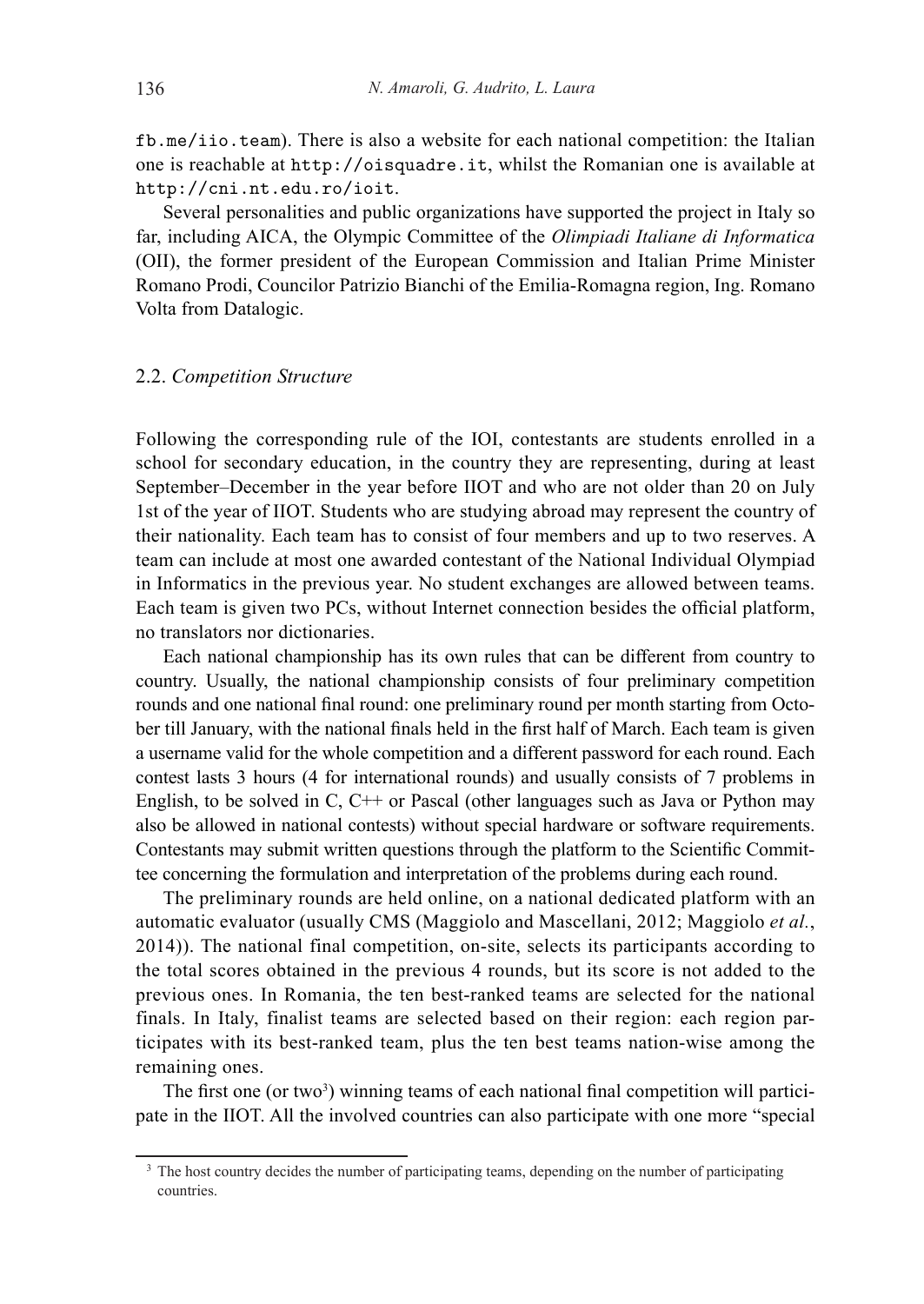guest team", from the national leader schools: their results will not be listed in the official rank, but they will be awarded.

The reference syllabus of the competitions is that of the IOI, however, most problems require a reduced competence set, such as: arrays, sorting and searching, greedy algorithms, recursion, dynamic programming, trees and basic graph algorithms. Given the limited time available to solve many problems, teamwork and cooperation are necessary for winning: no single individual can outperform a group of four people, working in pairs at a same problem and helping each other on the hardest tasks.

## 2.3. *Organizational Structure*

Enrollment in the national IIOT project (and in the IIOT itself) is completely free for all schools, both public and private. A school for each country is appointed as the *leader school* to coordinate all the activities of registration, competitions, administration of problems and awarding of the national winning team, as well as to maintain relationships with leading schools of other countries.

Each country in the IIOT is then represented by a National Committee (NC) that consists of four people: the representative of the Ministry of Education or another appropriate institution, the headmaster and a teacher of the leader school and the scientific coordinator. Together, the national committees of regular members form the International Committee (IC) and are responsible of regulation updates, overall organization, and appointing the International Coordinator who represents the IIOT project.

Meanwhile, the Scientific Committee (SC) of each regular participant country consists of few scientific experts, and has the duty to supervise the preparation and evaluation of tasks for the national contests. The host country SC should prepare tasks for the IIOT together with at least one extra proposal. These tasks will then be presented before the contest to the International Scientific Committee (ISC) consisting of the SC of each member country. The ISC has the right to reject tasks proposed by the host country SC, in which case the extra proposals will be considered as replacements.

The General Assembly (GA) is composed of the national committees of each participating country together with leaders of each participating team4 and a president nominated by the host country. The GA will approve the cutoff scores for gold, silver and bronze medals.

## 2.4. *How to Join the IIOT*

There are few different ways to approach to the IIOT, with increasing degrees of involvement. Firstly, you can unofficially attend contests as a team or individually, to test your ability or get to know the competition: starting from the last year, we host an online

<sup>4</sup> Guest countries and teams are represented in the GA (even though not in the IC and SC). The distinction between guest and member countries will be clarified in Section 2.4.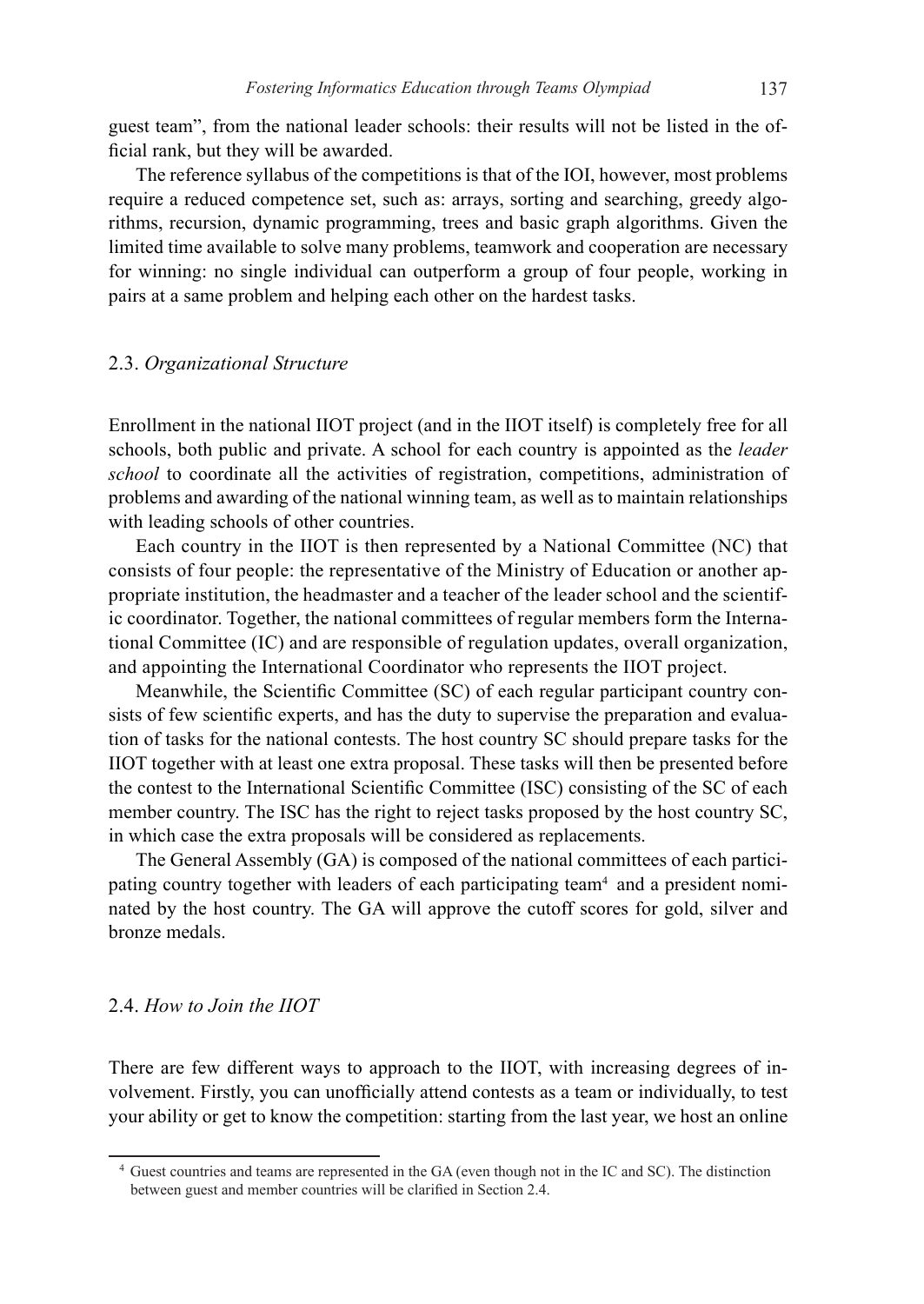mirror contest for this purpose. You can subscribe to the Italian training platform (Di Luigi *et al.*, 2016) before the contests start at https://training.olinfo.it, and during each round you can solve the problems by submitting your solutions. The official and mirror contests have identical tasks, rules and platforms, with the sole exception of starting times: the mirror contest is held USACO-style, so that you can choose when to start your 3-hour time window during the 24 hours following the start of the official contest. Unofficial ranking will be available as soon as the contest starts, on a separate web page than the official one.

Secondly, few schools from a country might want to experimentally join the official competition, testing themselves and their teams, and trying what attending this project means. As experimented this year with Sweden, we propose to freely host these teams (up to 10 for each country) on the Italian or Romanian official platforms, allowing the winning teams of each country to possibly participate as guest at the following IIOT. In this way, Sweden has held its national finals using the Romanian platform, during its contest timing.

Lastly, you might join the IIOT project officially by hosting your own national competition. In this case, you should contact us<sup>5</sup> to organize your participation, set up an online contest management system such as CMS (Maggiolo and Mascellani, 2012; Maggiolo *et al.*, 2014), and the annual host country Scientific Committee will provide you their sets of problems for each of the qualifying contests, which you will be free to use, adapt or discard.

Joining the international project is free of charge and you can choose between two types of collaboration. First, you can be a *regular* member by giving a declaration of intent on hosting a future IIOT edition. In this case, your National Committee shall sit at the table as peer with other National Committees, and your participation into the International Final will be free of charge (except for travel expenses). Otherwise, you could attend it as *guest* participant: in this case, you will not need to host future IIOT editions nor take part into the decision tables, while still be allowed to attend the International final with your national teams, upon paying a participation fee decided upon discretion of the host country.

#### **3. Organizing a Team-Based Informatics Contest**

Successfully organizing a competition is a demanding task, involving countless choices for which a definitive answer may not even be possible. We hereby try to motivate and discuss the issues and solutions we encountered during these few years of experience, hoping they could provide a solid ground for further development and help newly joining countries for the setup of their national competitions.

Section 3.1 discusses the goals that motivated our quest for a better competition, Section 3.2 presents the technical issues encountered and respective solutions adopted, Section 3.3 lists the main organizational issues and solutions.

 $5$  iiot@iio.team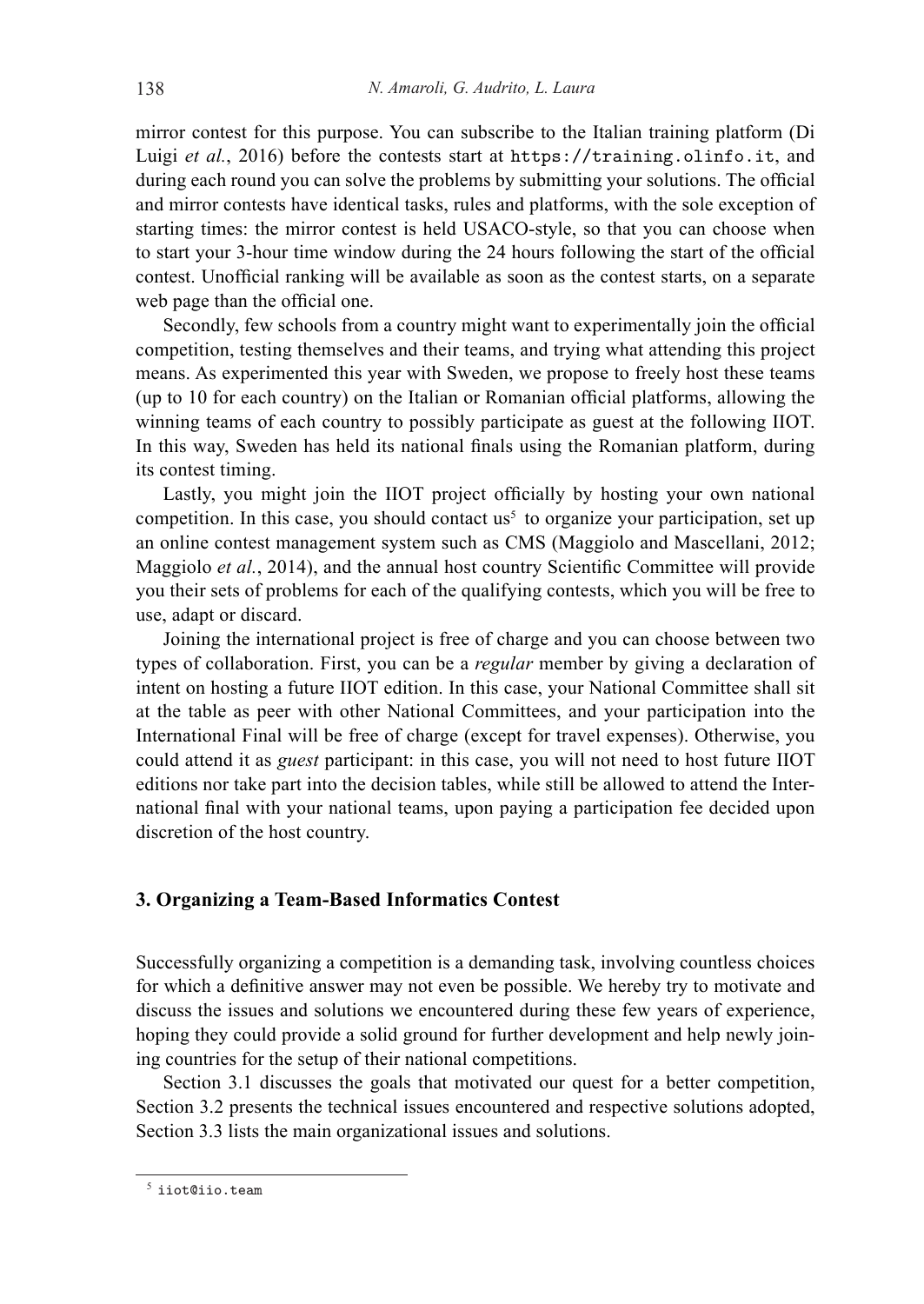#### 3.1. *Motivating Goals*

During our Italian experience, the basic motivating goal has always been widening the participation to the highest possible extent, in order to maximize the impact of the project. Towards this aim, we need to cope with the plurality and diversity of subjects that take different roles in the competition. Firstly, students may come from very different schools, with a theoretic or technical focus, and have varying sets of skills and competences. Teachers as well may have various backgrounds: mathematics (strongly represented in Italy), computer science or even electronics. Some of them, which are not acquainted with the practice of information technology, need to be supported by technicians in their school and/or possibly by the organizers themselves. University teachers and students need to be involved into the project as well: to prepare tasks, manage the contest platform, help teachers and technicians during the lab' s preparation, and overall helping with the organization of the events.

In order for a competition to be successful, a broad participation must be achieved among all roles, by building a network linking together people united by their similar interests in informatics and problem solving. This bring us to the second goal: providing a fertile environment for building connections between different people joined by their passion, in this way encouraging their positive involvement in the subject.

Meanwhile, we are obviously interested into our students personal growth. For a team-based contest, this process can simultaneously involve social and teamwork skills on one side, technical coding and problem solving skills on the other side. As our milestone goal, we aim to improve the performance of students in individual competitions and coding in general, while encouraging a cooperative attitude instead of a more solitary or "nerd" one: looking at mates with respect and tolerance, not estranged but rather actively immersed into the surrounding environment. Regarding the technical skills, we aim in particular at providing a fruitful training for the individual Olympiad: as contests are held regularly and progressively, students can be lead through a growth path directed at their personal performance in individual contests, learning new skills from teachers, mates and experience.

#### 3.2. *Technical and Scientific Issues*

Several technical and scientific issues have to be addressed in order to met the goals just stated. Firstly, in order to handle online contests with thousands of students simultaneously competing, we had to host the CMS platform on the Google Cloud Platform as locally available servers were failing to deliver an acceptable quality of service. We used a standard machine with 50GB SSD storage for the database and main instance of CMS, together with three preemptible machines devoted to the Contest Web Server, and eight preemptible worker machines with high CPU settings. Virtual worker machines on the cloud proved to have higher variability in execution times than worker processes on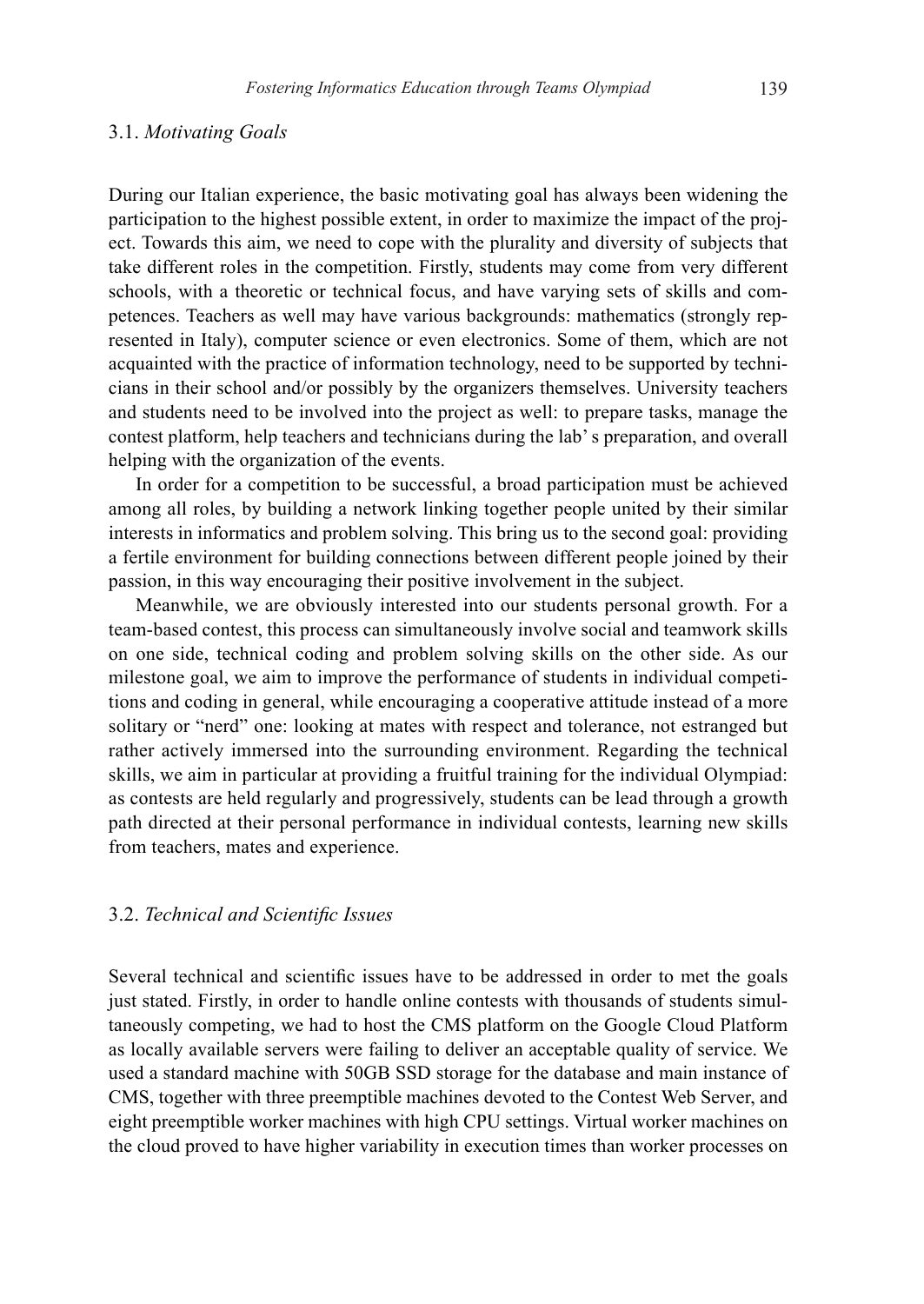locally controlled hardware, however, the difference was not so significant to impair the evaluation process.

Another subtle issue with online contests is that of ensuring a fair competition without any form of physical control: to address this issue, we opted for an approach mixing automatic tools and teacher accountability. We handed multi-platform instructions to teachers on how to block Internet access for contest computers, while implementing an automatic connection check in the contest website, which sends alert mails to teachers whenever one of their teams is spotted to be connected to the Internet. After the end of the contest, teachers are queried about their teams who hit a certain threshold number of warnings (if any), and we decide together with them whether to penalize the teams in question. Furthermore, a semi-automatic check for plagiarisms is done based on JPlag,<sup>6</sup> and plagiarisms found are correspondingly penalized. Finally, we plan to implement in CMS for next year a checker ensuring that submitted source code does not contain *pragma* instructions and *inline assembly*, which are against the spirit of the competition and prohibited in other contests such as the ACM ICPC.

The selection and preparation of tasks requires a similarly careful attention than that of the technical framework. In order to engage students with different preparation levels and back-grounds, we attempt to build set of tasks with amusing narratives and widely varying scopes, ranging from extremely easy to technically involved or logically tricky. This requires contests made from several problems: we believe that the chosen number of seven problems is appropriate for this purpose. Even though this number is lower than the average number of problems in the ACM ICPC team contests, the discrepancy is mitigated by the presence of subtasks of various difficulty into which each task is fragmented. For next year, we plan to encourage the participation of younger and less experienced contestants by introducing a progressive syllabus, dividing required competences into three increasing levels: a starting level for newbie programmers, an intermediate level with selected topics from school programs, and an advanced level corresponding to the IOI syllabus. The tasks will then be sorted and explicitly marked according to their syllabus level.

As previously mentioned, the involvement of teachers is crucial for the correct running of the competitions, and even more so for enriching the participation and preparation of students. Since team performances are more easily connected to quality teaching than solitary excellences, teachers are often more motivated to get involved into team contests than into individual competitions. In order to promote the involvement of teachers into the competition, we plan for next year to allow and encourage teachers to submit tasks for consideration into the competitions, while acknowledging the task author in the final competition booklets.

# **3.3. Organizational Issues**

Among the organizational issues, the first one we had to face is schools and teams enrollment. In the first editions of the OIS, we managed enrollment manually through for-

<sup>6</sup> https://jplag.ipd.kit.edu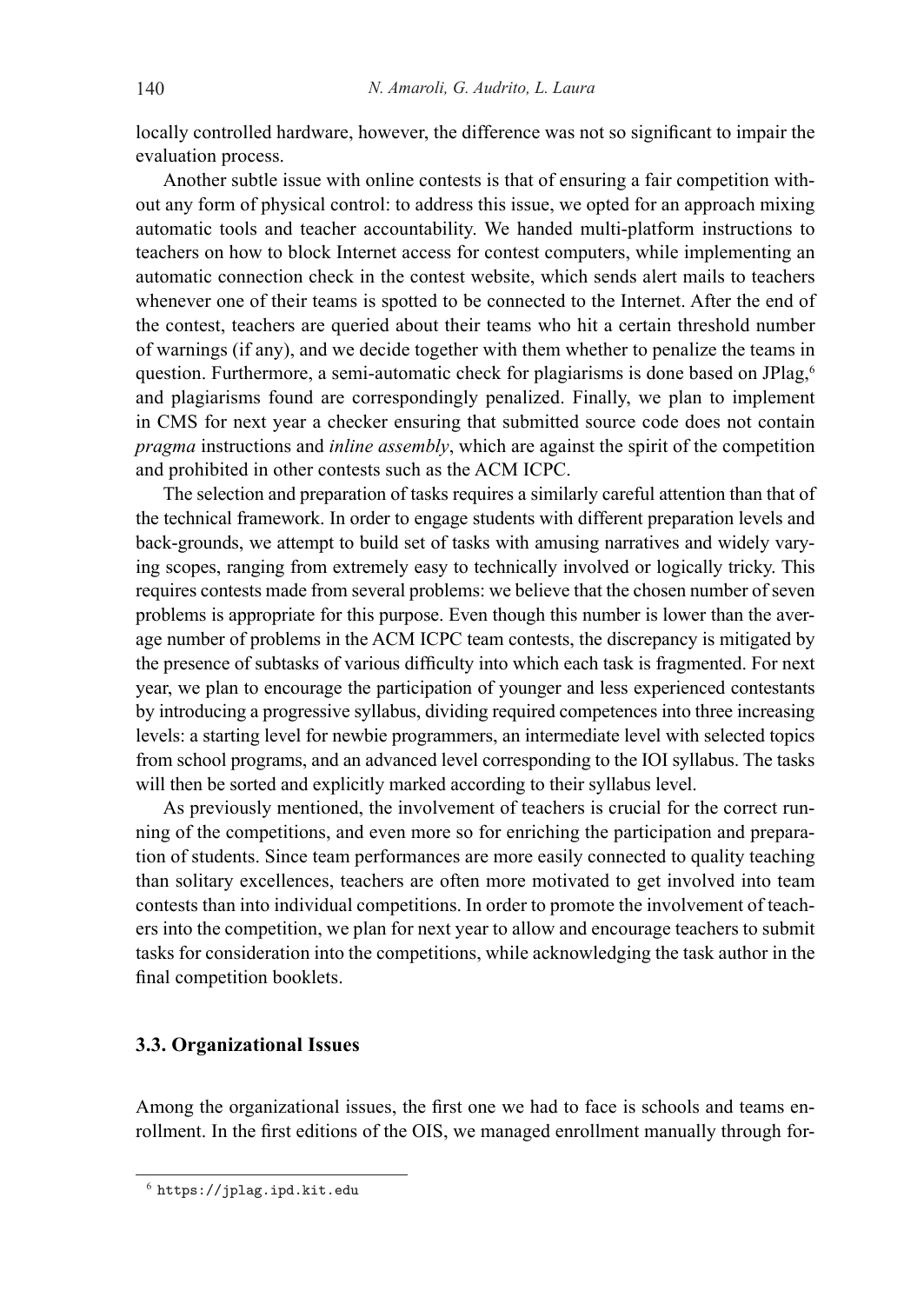mal emails. As the number of participating schools and teams grew, manual enrollment became unfeasible, and we had to switch to an online registration form: a first online form is designed for enrolling schools, and then a second online form is sent to enrolled schools for submitting teams. These forms are advertised to schools across all Italy with the help of the Ministry of Education.

Once the enrollment has taken place, it is crucial to keep active channels of communication between the organization and school referents. With the plethora of communication systems available in the modern world (phone calls, text messages, emails, WhatsApp or Telegram) it is sometimes difficult to reach an agreement on a preferred set of communication methods. At the moment, we are encouraging the usage of email for formal communications, and of WhatsApp for urgent, non-official messages. These channels are used for general information and support, but also to gather the school feedbacks needed to pursue the evolution of the competition. Several ideas arising from valuable feedback have been (or are going to be) implemented, such as: unofficial mirror contests, cooperative Internet access control, progressive syllabus.

Besides the communication problems, other issues arise in the practical organization of the national final and international contest. Firstly, computer labs with substantial capacity need to be found: about 60–70 PCs in the national round, 20–30 in the international one (currently). So far, we alleviated part of the technical burden by hosting online even the on-site competitions, reducing needs for specific hardware or configurations, and thus being able to host the competitions in sufficiently large schools (IIS Aldini Valeriani Sirani, Bologna).

Secondly, accommodation and cultural activities need to be prepared for the about 150 people (50 for the international contest) participating in the event. In order to increase the reach of the event, we also have to look for VIPs to attend the award ceremony, set up entertainment and a buffet, contact press agencies and media. All of this activities come at a cost, so that funding is usually the most critical issue. There is no magic recipe for fund-raising, and so far we obtained the most from long-term low-budget sponsoring from local businesses, integrated with limited institutional funding. For the upcoming years, we hope to score sponsorships from larger international companies as well (Google and/or Microsoft).

# **4. Impact of the Teams Olympiad in Italy**

During these years of teams Olympiad in Italy we collected several positive feedbacks. First of all, we obtained positive reactions from students and teachers resulting in a so-far increasing number of schools and students participating in the teams Olympiad, shown in Fig. 1. The major spike in the graph corresponds to the year 2015 when the teams Olympiad were first disconnected from the COCI and popularized through all Italy. Despite this increasing trend, the number of schools and students participating is still much lower than that of the individual Olympiad: 2250 versus 14531 participants and 110 versus 565 schools in 2018 (below 20% in both cases). Thus, there is still leeway for a further future increase.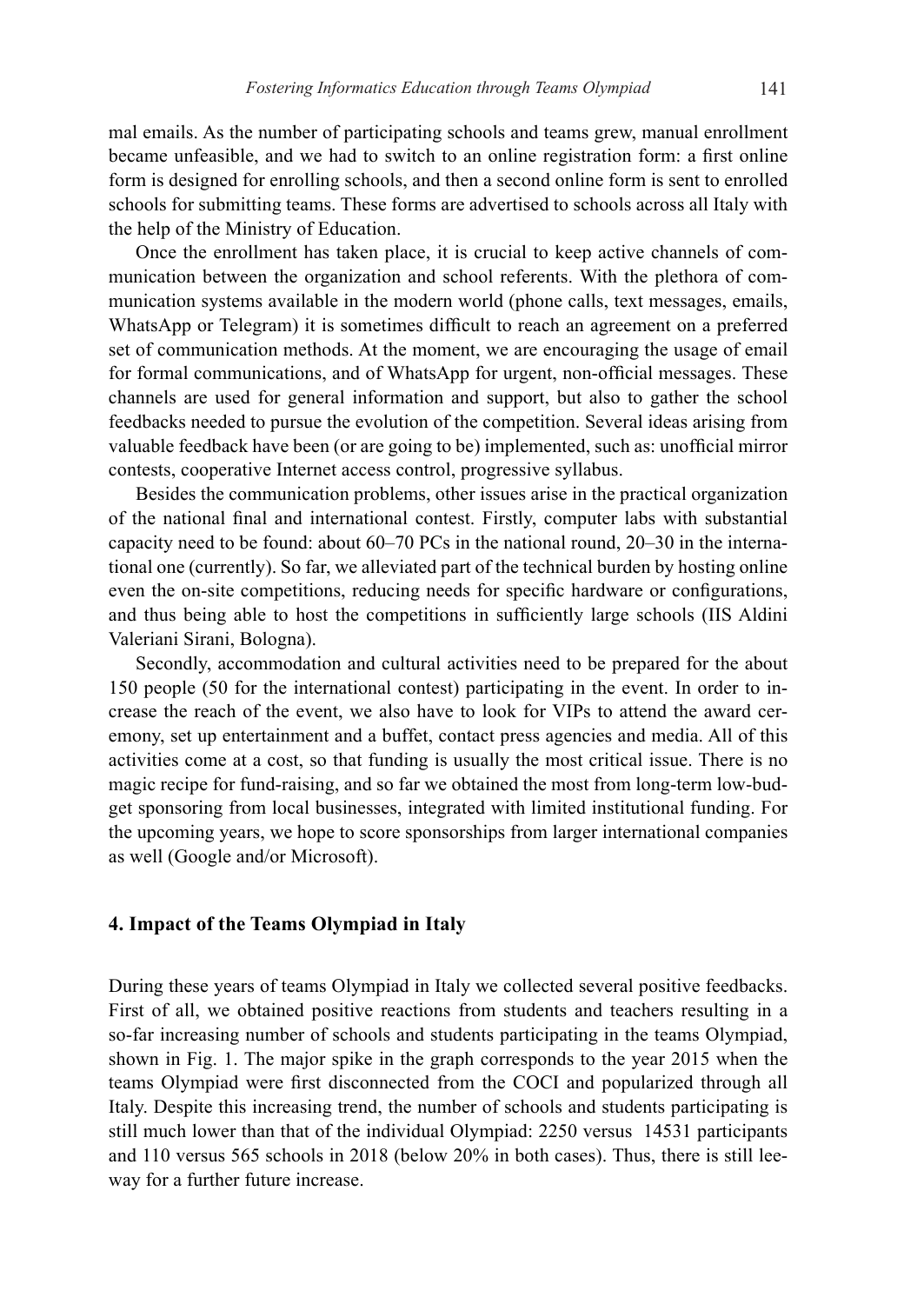

Fig. 1. Schools (red) and students (blue) participating in the Italian teams Olympiad.



Fig. 2. Percentage of teams Olympiad contestants among individual contestants (dotted magenta), among national finalists of the individual Olympiad (blue), and among medalists in the national contest (dashed bronze, silver, gold, and solid black overall).

As trainers for the individual Olympiad, we also tried to test the effectiveness of the team Olympiads as a form of training and involvement into the subject. In fact, participation in the teams Olympiad highly correlates with better performances at the individual contests, as shown in Fig. 2: a small initial number of students (1% to 15% during the years<sup>7</sup>) scores a large part of the available places and medals at the individual Italian national contest (about 10% to 40% during the years), quite consistently among the different score levels (non medalists, bronze, silver and gold medals). This correlation is due to two cooperating factors: that better students are more eager to participate to new contests, and that students get better by participating into the teams Olympiad.

Among these factors, we claim that the second plays the more relevant role: students get better by practicing with the teams Olympiad. Two main observations substantiate this claim. Firstly, students first participate in the teams Olympiad and then

<sup>7</sup> Data about 2018 medalists is not available as the individual finals are yet to happen at the time of this writing.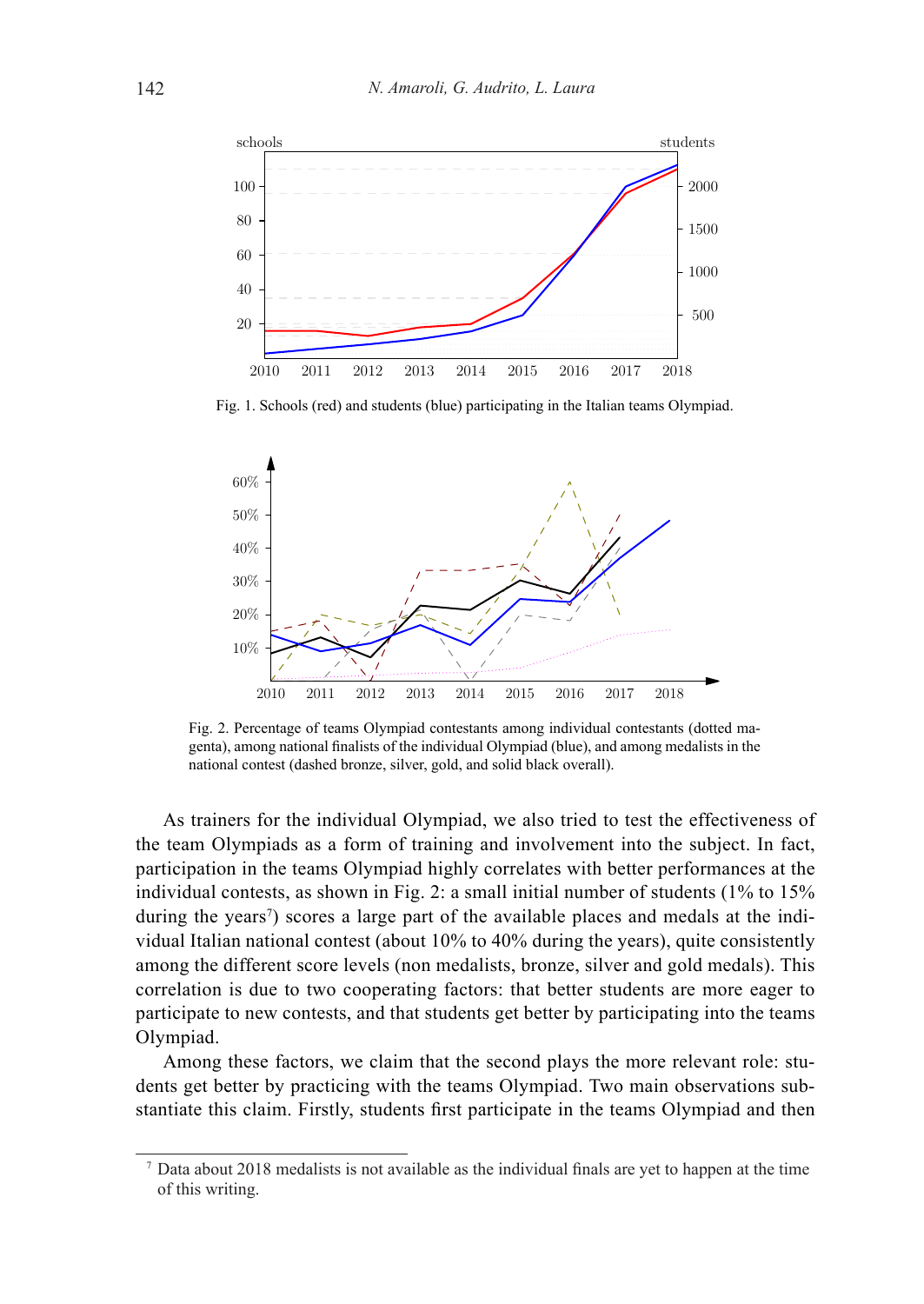score medals in individual contests more often than medalists happen to join the teams Olympiad. In fact, the regulations forbade medalist to join teams until last year, so that all the data depicted in Fig. 2 regarded no medalists joining the teams Olympiad. Secondly, the overall level of the Italian individual competition is getting better over the last few years.

This increase in the competition level is not only acknowledged by trainers, but also visible in the international results of the Italian team at the IOI (see Fig. 3), where a consistent improvement has taken place in the last few years reaching an all-time best result in 2017 (as average quantile). As a further benchmark of the competition level, we compared the individual informatics Olympiad with the individual mathematics Olympiad. Since 2012, the best students in the Italian mathematical Olympiad are encouraged to join the informatics Olympiad with a special selection process, resulting in a few students being invited to the national contest. Assuming the level of the Italian mathematical Olympiad is approximately constant, we nonetheless observed that a decreasing number of people from this alternate selection is able to reach the training camps (see Fig. 4), suggesting that the level of the main selection is improving.



Fig. 3. Individual (dotted) and average (solid black) results of the Italian IOI teams as quantiles (i.e., position on scoreboard as percentage), as reported in http://stats.ioinformatics.org. Missing data for old non-medalists is approximated to the average 25% quantile. Performance of the four athletes is colored magenta, blue, green, red from 4th to 1st ranked respectively.



Fig. 4. Percentage of mathematical Olympiad contestants among Italian finalists.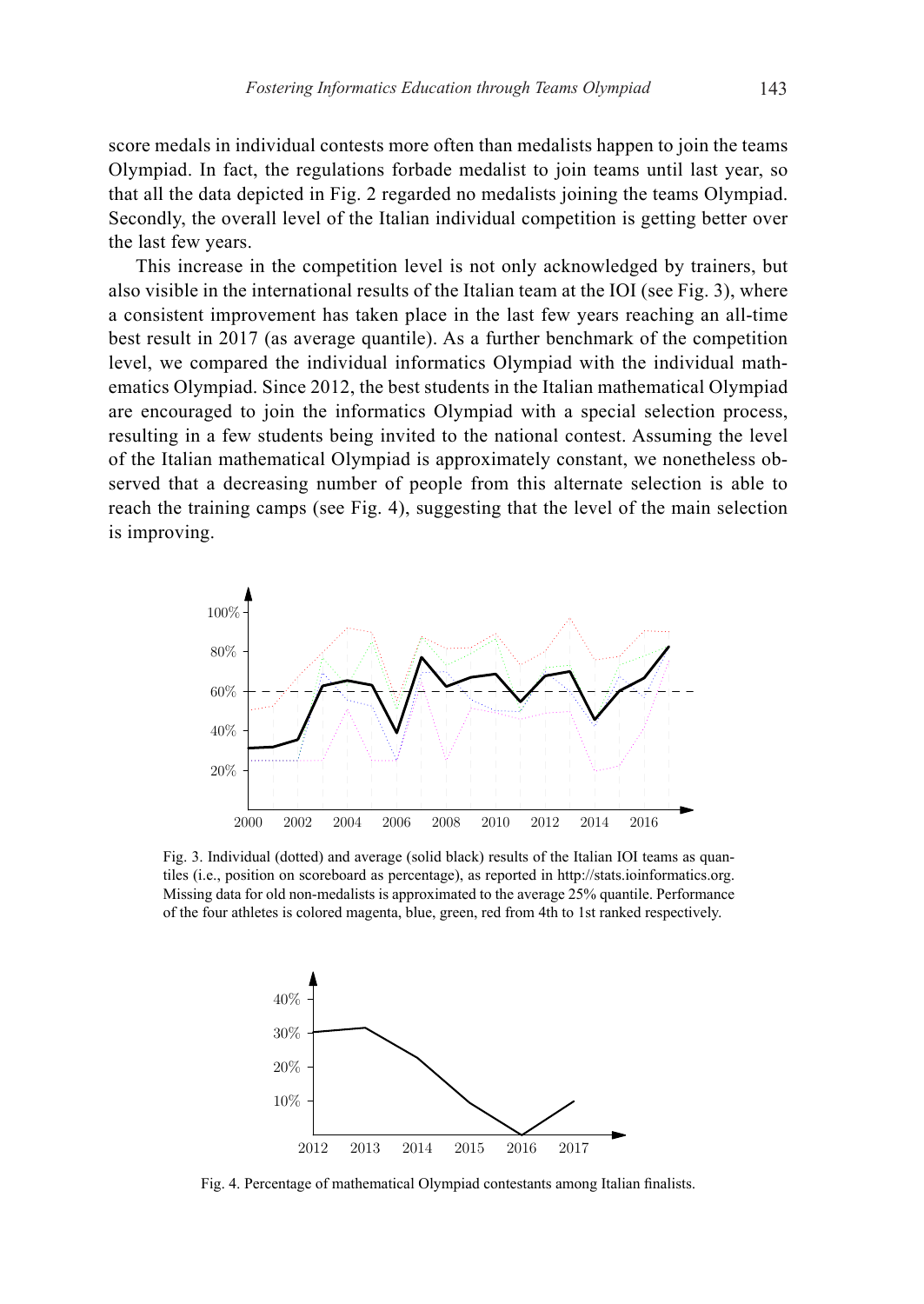As the effectiveness of teamwork in education is widely accepted and acknowledged (Tsay and Brady, 2012), we find these results unsurprising. In fact, the specific teamwork promoted by the teams Olympiad can have additional benefits than teamwork in a generic setting. In most Italian high schools, gifted students are evenly distributed across classes, so that they usually do not know each other. Teams Olympiad thus provide a unique setting connecting talented students in the same school, enabling not only peer education but also a sense of belonging that encourages students to pursue their passions and goals.

# **5. Conclusions**

In conclusion, we claim that the Olympiad in Informatics in Teams, besides allowing students involved to learn essential Informatics, English and teamwork skills, can significantly improve the students' results for the IOI. In our experience, working together with a team and comparing your own ideas with mates can improve critical thinking, suggest new approaches and solution methods, and promote passion for the subject. Moreover, during its four online contests before the national one, the teams Olympiad helps students during their preparation for the individual Olympiad through problems with bit by bit growing difficulties, engaging them with easier problems and gradually driving them to more complex topics. These claims are corroborated by data on the Italian competitions in the last decade, which shows not only a correlation between participation in teams and overall results, but also an overall positive impact on the competition level. As a consequence, a future expansion of this competition to more countries might be able to positively effect the IOI in a significant way. Towards this aim, we propose four ways to join the teams competition: individually through the mirror online contests, experimentally by relying on the Italian or Romanian organization for the technical side, and regularly both as guest (non-voting, non-hosting) or as member country. We hope these parallel paths will help in engaging an increasing number of students and countries, by allowing anyone to join according to the level of involvement he is able to ensure.

# **Acknowledgements**

We thank Giorgeliana Carletto for starting both the Italian Informatics Olympiad in Teams (OIS) first and IIOT later, but mostly for providing us an example of what a single individual can achieve when supported by passion and devotion for a greater goal. We also thank all the teachers that believed in the IIOT project, both at a national and international scale, and helped us to spread the diffusion of computer science and computational thinking. Last but not least, we are thankful to Gabriele Farina, Edoardo Morassutto, Luca Chiodini, and William Di Luigi, that managed to make everything work during the contests.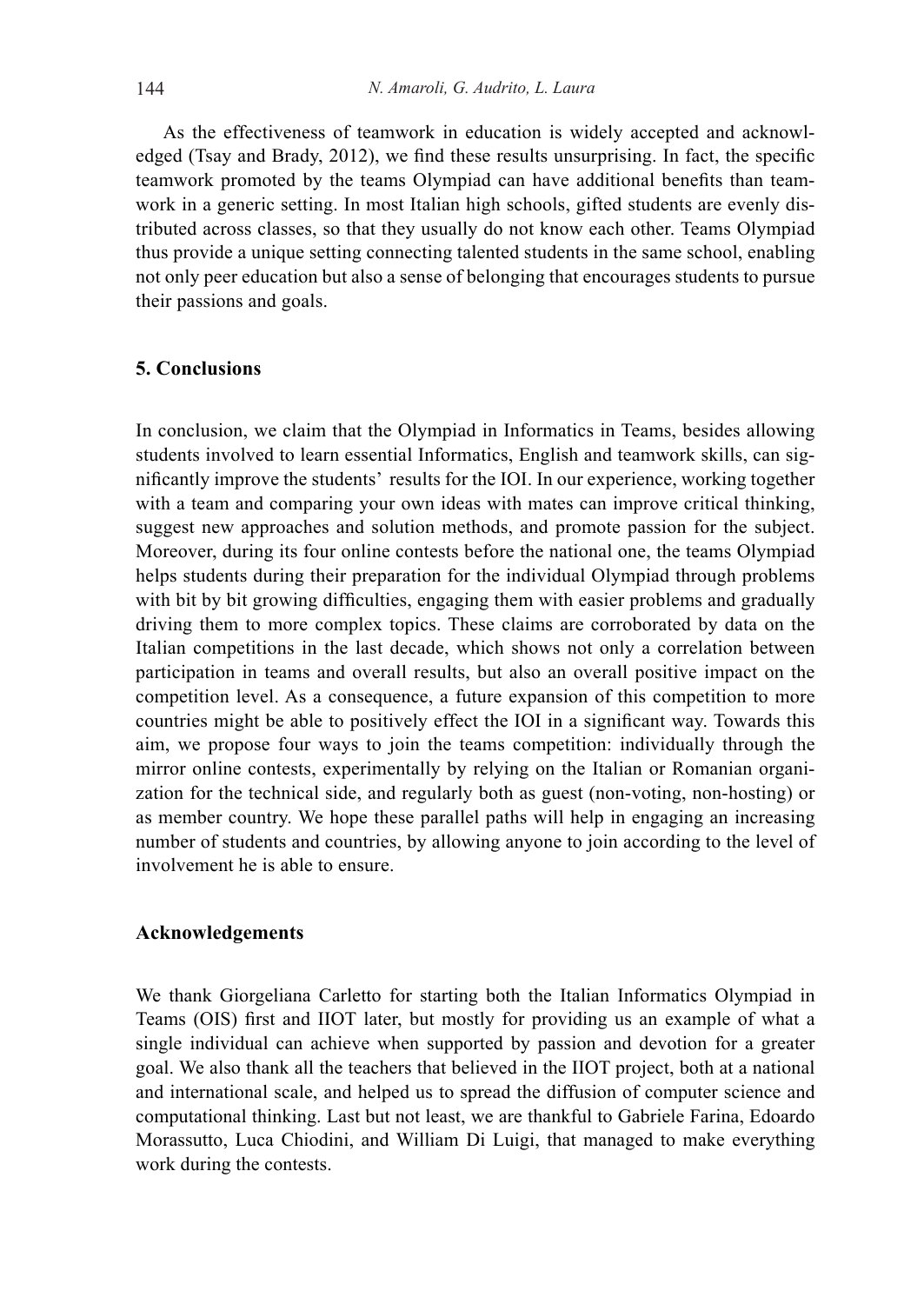#### **References**

- Audrito, G., Demo, G.B., Giovannetti, E. (2012). The role of contests in changing informatics education: A local view. *Olympiads in Informatics*, 6.
- Bloomfield, A., Sotomayor, B. (2016). A programming contest strategy guide. In: *Proceedings of the 47th ACM Technical Symposium on Computing Science Education*, *SIGCSE'16*. New York, NY, USA. ACM, 609–614.
- Combéfis, S., Barry, S.A., Crappe, M., David, M., de Moffarts, G., Hachez, H., Kessels, J. (2017). Learning and teaching algorithm design and optimisation using contests tasks. *Olympiads in Informatics*, 11.
- Combéfis, S., Wautelet, J. (2014). Programming trainings and informatics teaching through online contests. *Olympiads in Informatics*, 8.
- Dagienė, V. (2008). The bebras contest on informatics and computer literacy-students drive to science education. In: *Joint Open and Working IFIP Conference. ICT and Learning for the Net Generation, Kuala Lumpur*. 214–223.
- Dagienė, V. (2010). Sustaining informatics education by contests. In: *International Conference on Informatics in Secondary Schools-Evolution and Perspectives*. Springer, 1–12.
- Dagienė, V., Futschek, G. (2010). Introducing informatics concepts through a contest. In: *IFIP Working Conference: New Developments in ICT and Education. Universite de Picardie Jules Verne, Amiens*.
- Di Luigi, W., Farina, G., Laura, L., Nanni, U., Temperini, M., Versari, L. (2016). oii-web: an interactive online programming contest training system. *Olympiads in Informatics*, 10, 195–205.
- Maggiolo, S., Mascellani, G. (2012). Introducing cms: a contest management system. *Olympiads in Informatics*, 6, 86–99.
- Maggiolo, S., Mascellani, G., Wehrstedt, L. (2014). Cms: a growing grading system. *Olympiads in Informatics*, 123.
- Pavlova, O., Yanova, E. (2017). Olympiads in informatics as a mechanism of training world-class professionals in ict. *Olympiads in Informatics*, 11.
- Tsay, M., Brady, M. (2012). A case study of cooperative learning and communication pedagogy: Does working in teams make a difference? *Journal of the Scholarship of Teaching and Learning*, 10(2),78–89.
- Tsvetkova, M.S. (2010). The olympiads in informatics as a part of the state program of school informatization in russia. *Olympiads in Informatics*, 4.



**N. Amaroli** is a secondary school teacher in computer science labs and a regional school office trainer for digital competences and teaching with innovation technologies. She is the International Coordinator of the IIOT and the deputy president of the OIS. She is the author of the computer science section in the online interactive course for secondary school students, organized by Emilia-Romagna regional school office and by Italian Ministry of Education.